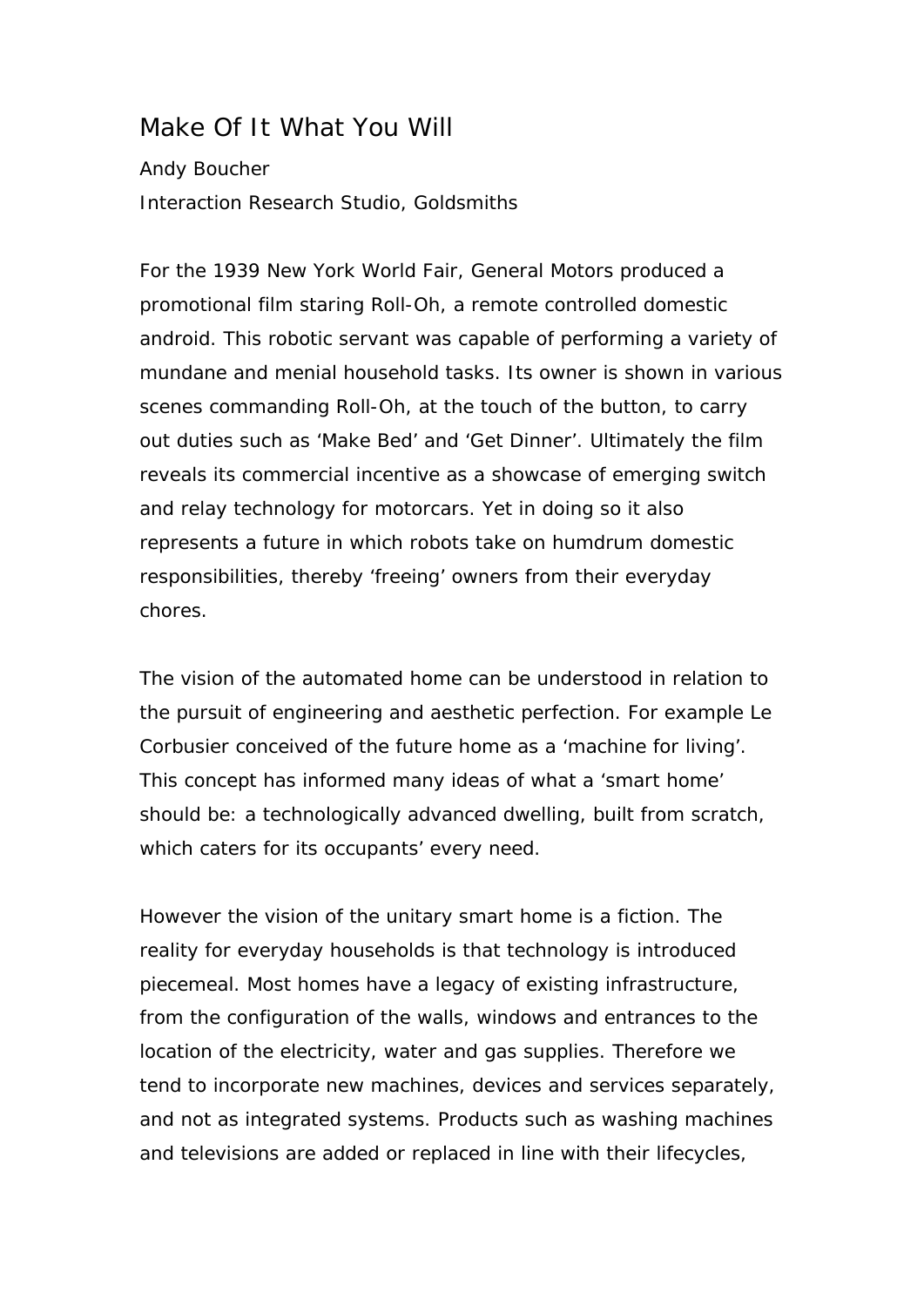while new services such as Internet connectivity are often introduced through existing utilities.

Taken individually, these technologies embody engineering excellence, continually improving, becoming faster, better and cheaper with every generation. However, if we consider these artefacts as contributing to the home's 'taskscape' (to borrow a term coined by the social anthropologist Tim Ingold) then the improvements in these technologies do little to change the kind of world they portray.

Even 15 years ago, for instance, it would have been difficult to imagine single device that could store and play an entire record collection. While many such machines now exist, functionally, they only perform the same task as an entire record collection. It is just that the physical media has shrunk away – and it could be argued that this removes much of the joy of owning such a collection. The technology has changed, but the taskscape – and the values it reflects and reifies – has not.

More recently, future forecasts have moved away from ideas of physical automation, and focused more on the possibilities of the disappearing computer – aligning the prospects of the future home and Ubicomp. For example, Georgia Tech's Aware Home and HP's Cooltown both feature technologies for tracking occupants. This can amongst other things facilitate smarter household management or be used to monitor and assist at risk groups. However, the basic idea of domestic automation 'freeing' the home dweller remains. In many ways the smart home is no different from Roll-Oh, it sees household activities as tasks or problems that can be solved, allowing the inhabitants more leisure time to participate in the activities that they really want to do.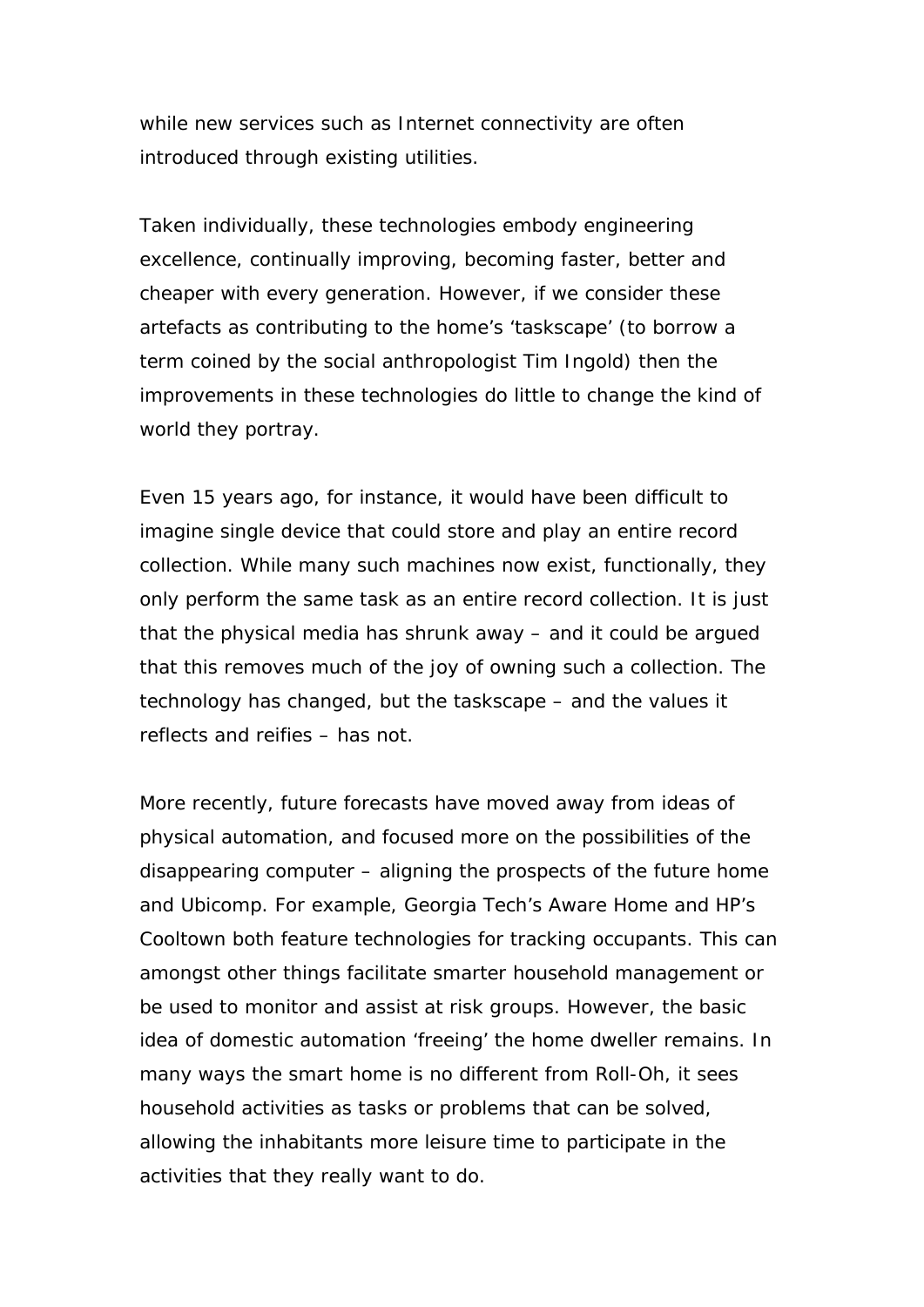While visions of the future home repeat past preoccupations with labour saving technologies, a genuinely new feature of the present is that our homes have become steadily more connected to the outside world. From the dense spectrum of radio data that surrounds and permeates the home to the World Wide Web, the volume of the information that we can access is almost immeasurable. Technology has also given us the power to instantly communicate on a global level. However, while many new designs take advantage of this connectivity, there are few that reflect changes to, or indeed allow us to explore and play with the potentially transformed taskscape itself.

In the Interaction Research Studio we design and build prototype devices that embody new ideas of how digital technologies might be used in the home. Two such devices are the Plane Tracker and the Local Barometer. Each uses novel forms of connectivity to capture and blend the data space in and around the home. Both are designed to be non-didactic and further an understanding of the domestic connection to the wider world, one globally and the other locally.

The Plane Tracker is a device for homes situated near flight paths or airports. Airplanes continuously transmit information about their journey, and these signals can be captured and decoded from aircraft passing over the home. The Plane Tracker uses flight numbers from this data to create the imagined routes of individual flights, shown on screen as aerial imagery (retrieved from the Internet) that flows smoothly from origin to destination. As you watch, you are able to vicariously experience the flights from the comfort of your front room.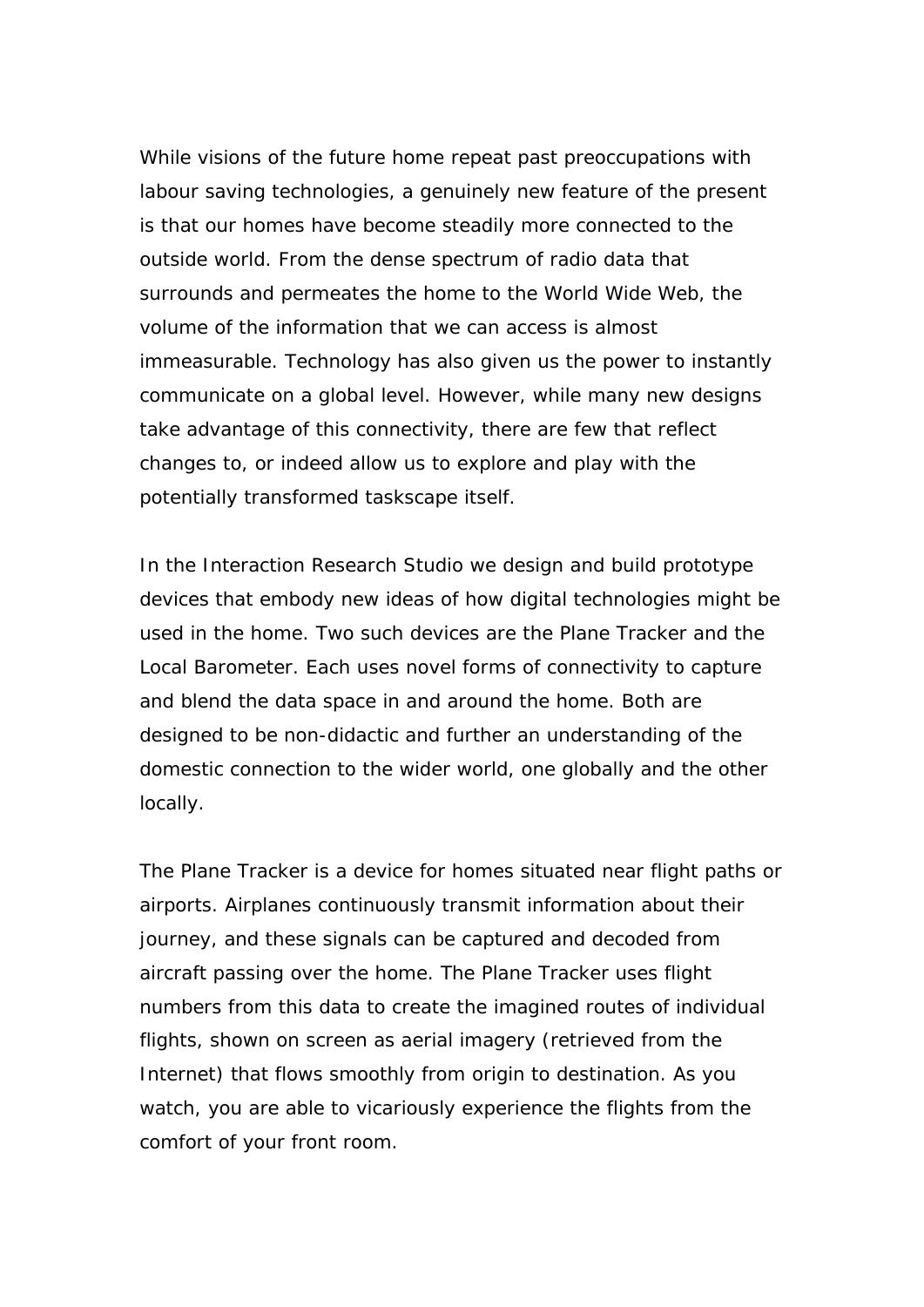The Local Barometer is a system that seeks to provide people with a sense of the sociocultural texture around their homes. Localised information such as classified adverts and news items are culled from the web depending on the local wind direction and speed and displayed on small-scale screens scattered through the home. The strength of the wind dictates how far the system reaches for data.

Neither of these devices is designed to have a utilitarian function. Instead, we wanted to create a situation in which the prototypes are non-instrumental. Because we withold a definite narrative of use, the potential of the designs is not complete until people use them. In order to realise this, we lend our prototypes to volunteers for long periods in order to study how they are used.

Initially, our volunteers can be confused about the exact purpose of these non-problem-solving devices. However over the period of the field trials people begin to find ways to make the prototypes meaningful to them, developing an understanding of the role of devices in their home and their environment. The Plane Tracker for instance highlights air travel, an issue about which different people (e.g. frequent travellers, environmental activists, plane spotters) might have different opinions. In some people the Tracker spurs wanderlust, while in others it raises concerns about the environmental impact of air travel.

Similarly, the Local Barometer allows interpretation on numerous levels. Depending on the strength and direction of the wind, the information displayed on the screens could be from households on the same street or from up to a mile away. Over time one volunteer became so in tune with the patterns of information the system provided that he became highly aware of local weather fluctuations. Because each of these devices provide new views of the world from